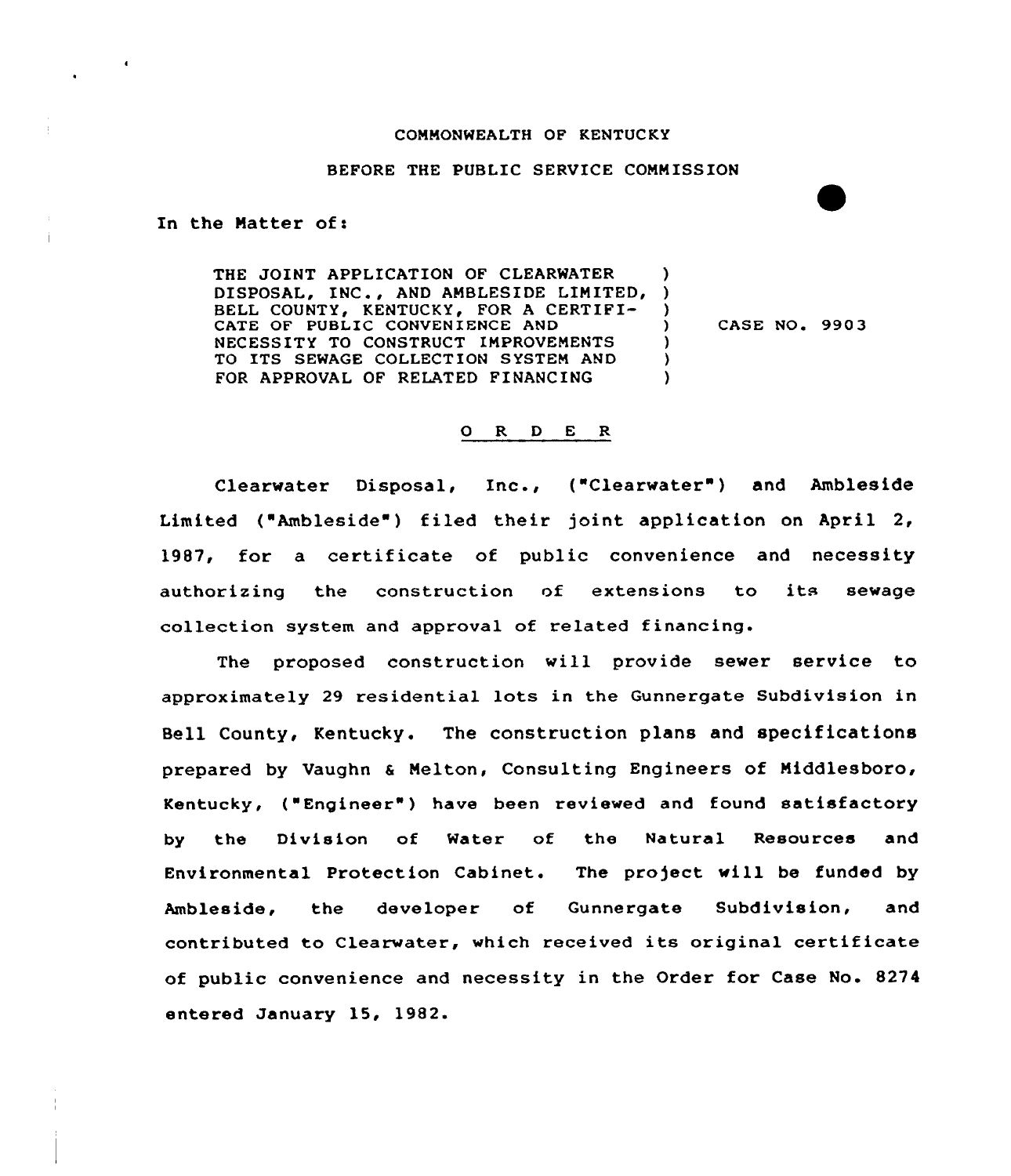The Commission, after consideration of the record and being advised, is of the opinion and finds that:

1. Public convenience and necessity require that the construction proposed in the application be performed, and that a certificate of convenience and necessity be granted.

2. The construction project proposed by Ambleside consists of approximately 550 linear feet of 8-inch diameter gravity sewers and approximately 1,150 linear feet of 12-inch diameter gravity sewers to provide sewer service for a proposed subdivision consisting of 29 single-family residential units.

3. According to exhibits filed in this case, the estimated cost of 854,885 for the sewage collection system will be recouped by Ambleside at such time as all 29 lots of the proposed development have been sold.

4. A utility formed by real estate developers should not establish rates which are insufficient to meet its anticipated operating expenses. It has been the Commission's experience that rates which are inadequate result in higher operating expenses because of the utility's continuing need to request increased rates. These rates are unfair to the purchasers of the developed lots who expect to pay low sewage fees for a period of time longer than the initial rates are usually in effect.

5. Ambleside represented to the Commission in Case No. 8274 that it will subsidize any deficits caused by an excess of expenses over income until the subdivision has 75 customers on line. The granting of a certificate of convenience and necessity

$$
-2-
$$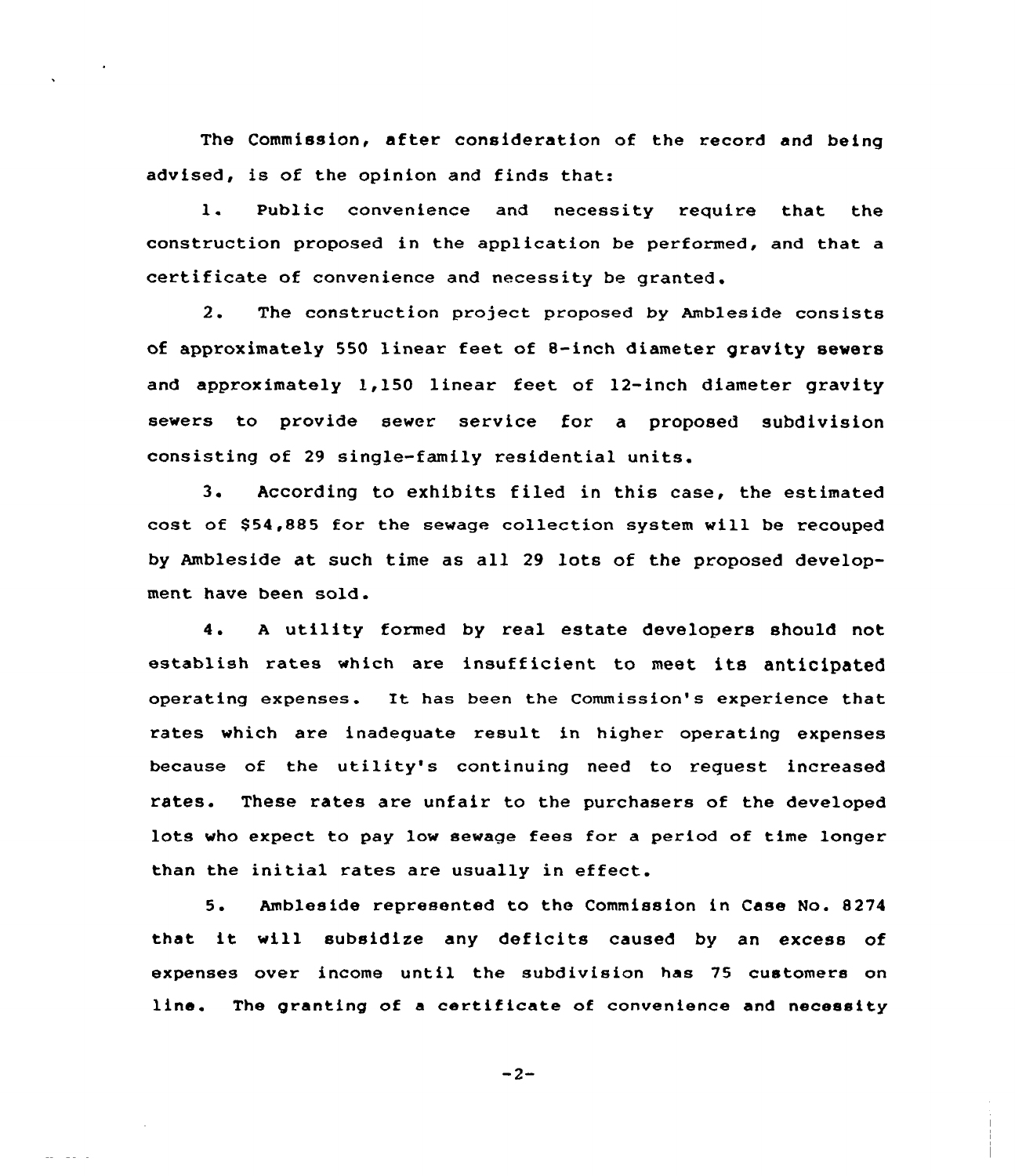herein is expressly conditioned on the performance by Ambleside of such undertaking, and further, on full written disclosure by Ambleside to the first 75 customers that rates may not reflect all the costs of operation of the treatment system. The disclosure shall be made before such customers have committed themselves to purchase property to be served by the system, and shall be in substantially the following form:

The current rate for sewer treatment services for the subdivision is not sufficient to cover operating expenses without a subsidy from the developer. If development does not continue as anticipated, your sewer rates may increase substantially.

6. Within <sup>60</sup> days of the date of substantial completion of construction, Ambleside should provide the Commission «ith duly verified documentation of the total cost of this profect including the cost of construction and all other capitalized costs (engineering, legal, administrative, etc.).

7. Within <sup>60</sup> days of the date of substantial completion of construction, Ambleside should require the engineer to furnish the Commission with a copy of the as-built plans and a certification that construction has been satisfactorily completed in accordance with the contract plans and specifications.

IT IS THEREFORE ORDERED that:

l. Ambleside be and it hereby is granted <sup>a</sup> certificate of public convenience and necessity to proceed with the construction in the application and record.

 $-3-$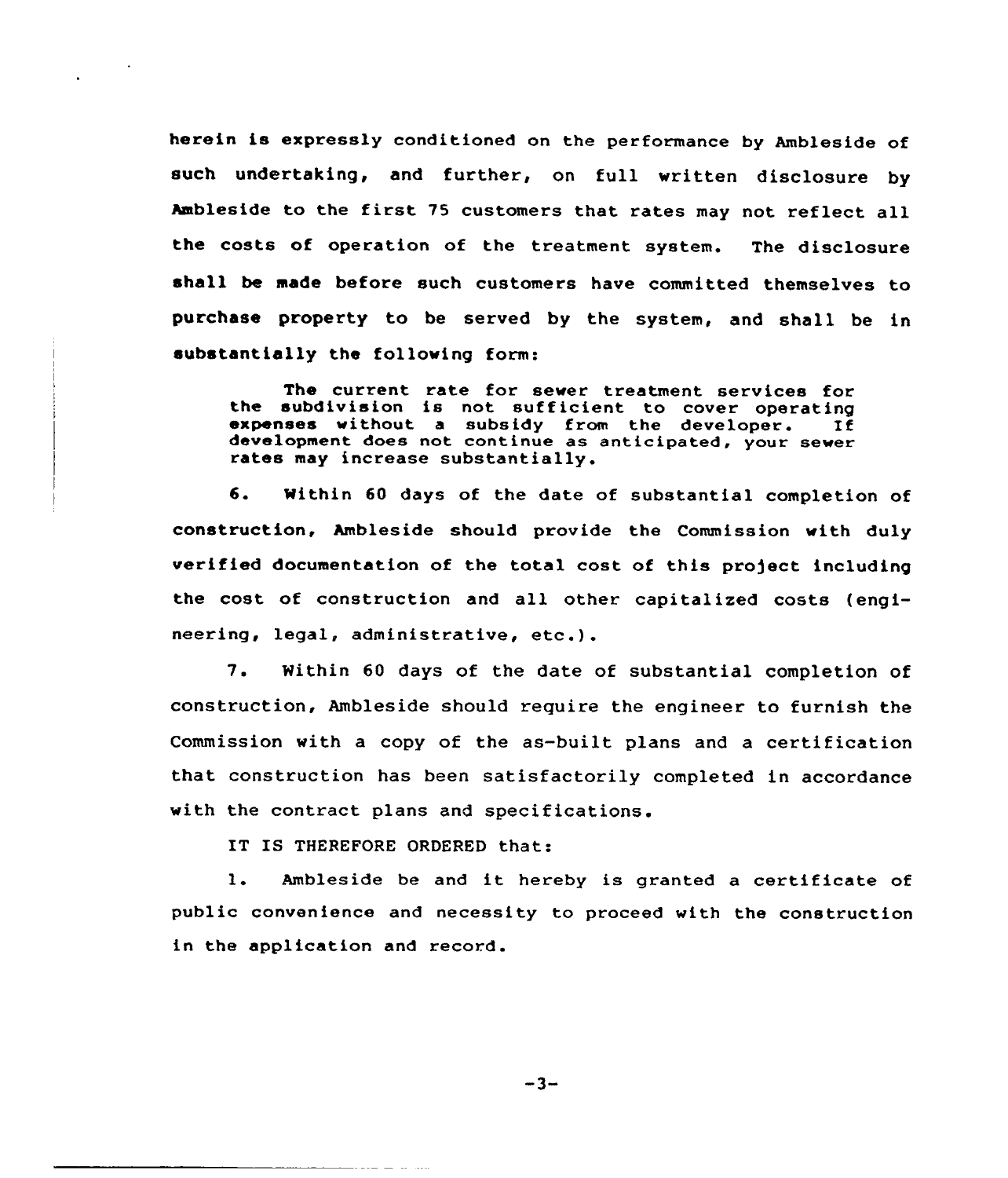2. Clearwater be and it hereby is granted a certificate of convenience and necessity to operate the sewage system constructed by Ambleside.

3. The granting of this certificate of convenience and necessity be and it hereby is expressly conditioned upon the representations made by Ambleside stated in Finding Number 5.

4. Ambleside shall furnish to the Commission written acknowledgement of notice from each customer as contained in Appendix <sup>A</sup> to this Grder.

5. Ambleside shall comply with all matters set out in Findings <sup>6</sup> and <sup>7</sup> as if the same were individually so ordered.

المناطر المتحديث المناطرات

Done at Frankfort, Kentucky, this 23rd day of June, 1987.

PUBLIC SERVICE COMMISSION

<u>l D. I Vernar</u> Vlce Chairman /

William

ATTEST:

Executive Director